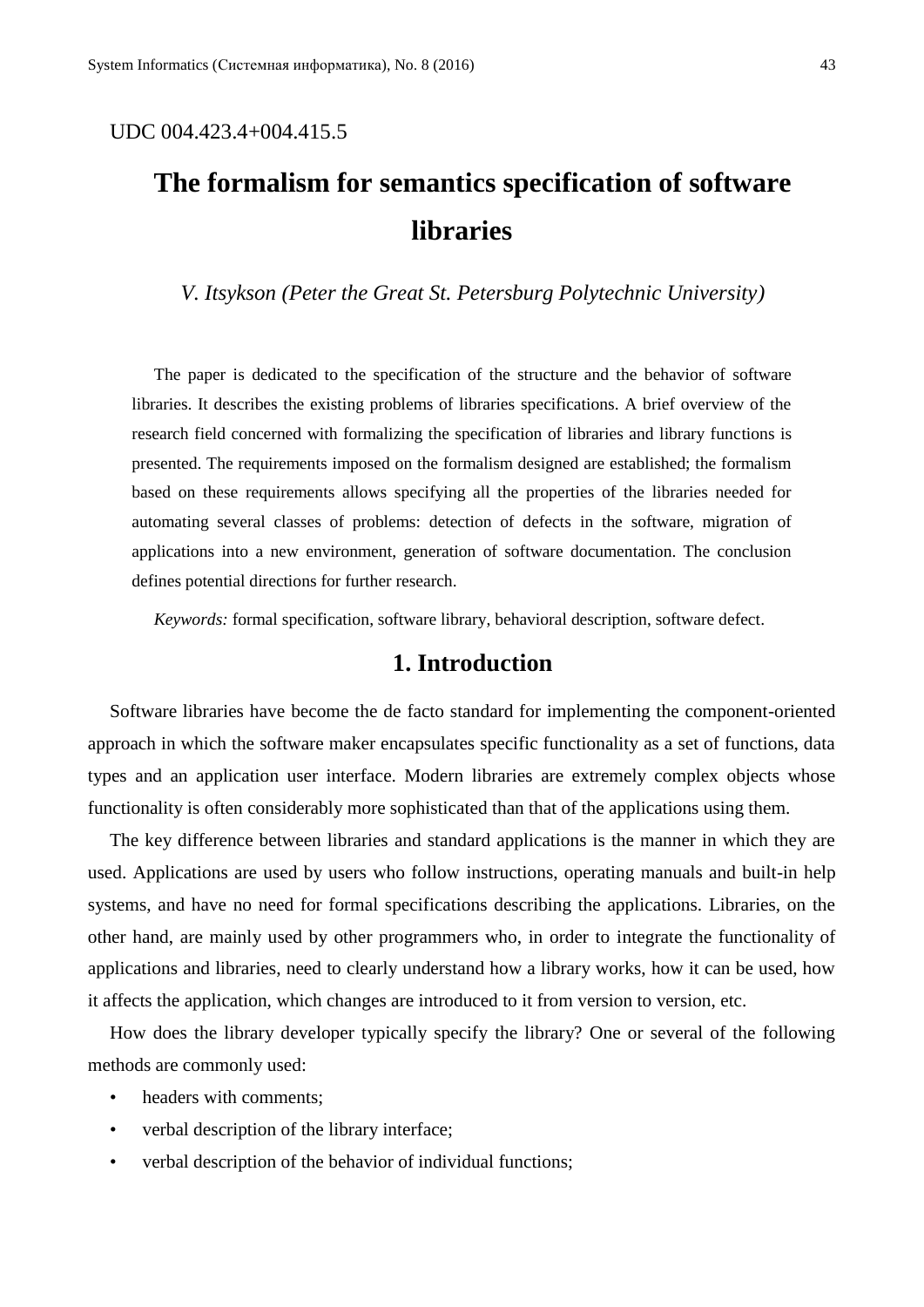- verbal description of some allowed sequences of function calls;
- examples provided by the developer.

However, none of these methods solves the problems of the formal specification of the library semantics. The library semantics consists of two components: the *semantics of individual functions* and of the allowed ways of joint use of library functions. The semantics of individual functions is determined by the function call conditions, the obtained results, the side effects, and the impact on the environment. Typically, the semantics of functions is described informally in the form of text descriptions. The *allowed ways* of joint use of library functions are at best described by the authors informally in the documentation accompanying the library,

In other words, the software engineering industry is currently lacking a set of tools for formalized description of the semantics of software libraries.

Since there is no formal specification for the libraries, it is, at present, impossible to satisfactorily solve several classes of problems:

- automatic verification of whether an application is correctly using a library. Here the term 'correctly' implies that the application accesses the library with satisfy a protocol specified by the designer $1$
- detection of programming errors in multi-file projects using third-party libraries when the source code is unavailable
- analysis of the compatibility between the applications and the new version of the library
- porting applications into a new library environment

Thus, the goal of this paper is to develop a formalism allowing to rigorously describe all the necessary aspects of libraries.

### **2. State of the Art**

The specification of libraries and services has been long studied; a sufficient number of publications offer different approaches to describing the specifications. The first studies were related primarily to providing interoperability, with the main goal of the specifications created in designing the self-contained description of the interfaces of libraries and services that could be then used in different programming languages and operating systems. Examples of such specifications include the IDL language [1], as well as many of expansions, such as MIDL [2], and OMG IDL [3]. The main limitation of these languages for library specification is in the detailed API description

<u>.</u>

<sup>&</sup>lt;sup>1</sup> Currently, this problem is typically solved dynamically at runtime by analyzing the return codes of library functions, or by exception handling.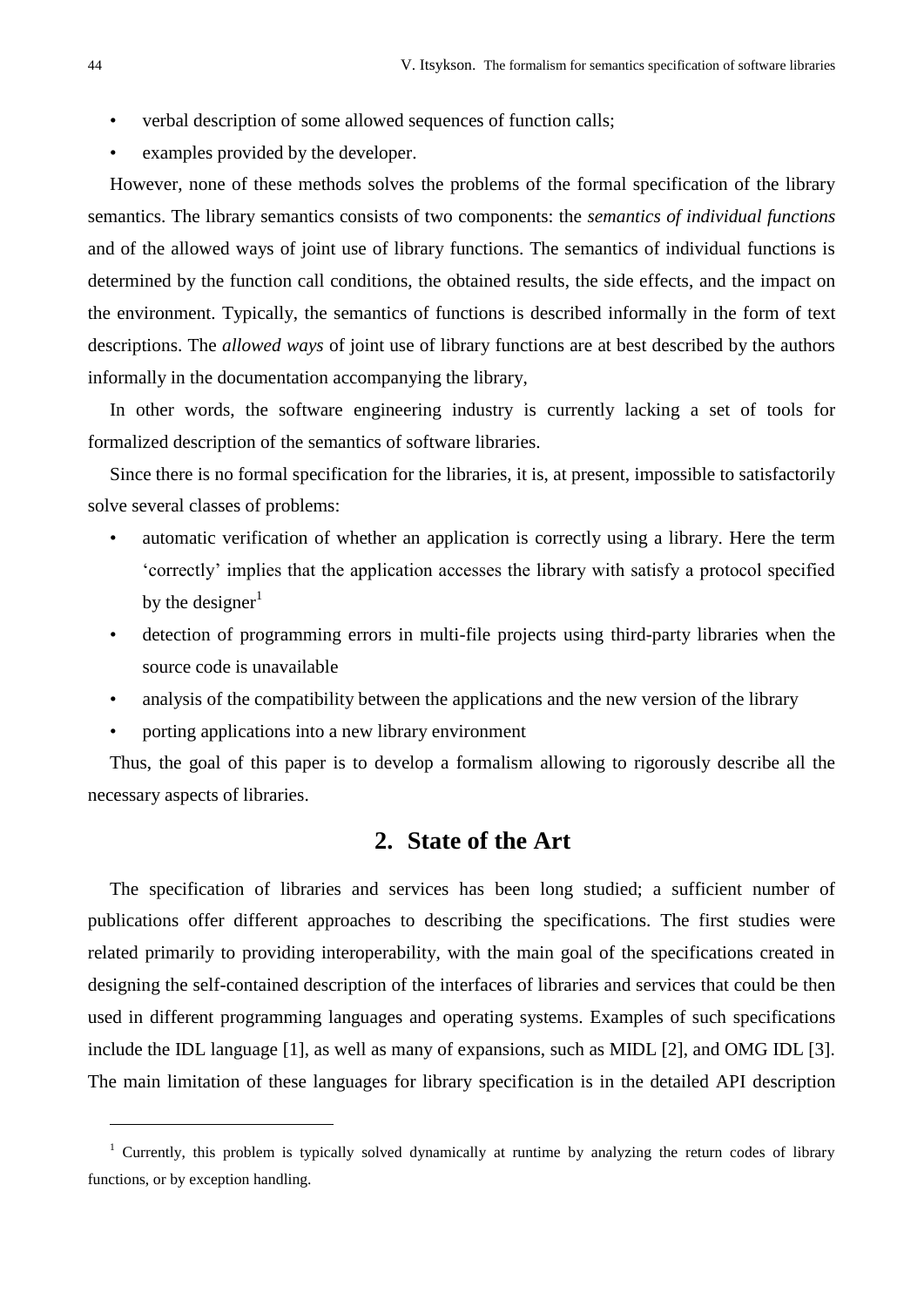without focusing on valid options for using the libraries. This means that the emphasis is on describing the signatures of functions and data types, while not enough attention is paid to the semantics specification of the entire library.

One of the first studies in the field of component interface specification is the work by Allen and Garlan [4], in which the authors reduce the problem of the interaction between the components of a software system to the specification of interaction protocols similar to computer networking protocols. The theory on communicating sequential processes (CSP), developed by Hoare [5], was taken as the basis for the formalism, and then altered in an appropriate manner. The introduction of special elements, such as ports, connectors and roles, into the formalism allowed separately specifying various aspects of the potential interaction between the components. Using the formalism can partially solve the problem of component compatibility with the help of the FDR model checker [6].

Alfaro and Henzinger describe in [7] their own version of the formalism for describing the interacting components, called the interface automata. The study uses an optimistic definition of component compatibility, based on the use of the environment model. The authors propose formal methods for verifying the optimistic compatibility of two interface automata.

Some studies are focused on the mechanisms of automated construction of specifications of interfaces and libraries based on analyzing the existing software. For example, the authors of [8] propose an approach to library specification inference based on static predicate mining. The authors use data flow and control flow analyzes for collecting predicates characterizing the interface functions. Another approach is described in [9], where the authors offer using dynamic output of library specifications based on unit testing. For this purpose, library functions, interfaces, data types and transactions are defined in terms of the Datalog formalism. Valid sequences of function calls are specified through special predicates. Specifications inference is based on analyzing and generalizing the results of random unit testing of the library's functions.

One of the most interesting approaches to describing library APIs and their application rules is the SLAM approach proposed by Microsoft Research for driver verification. SLAM uses the SLIC language [10] for specifying the libraries and the rules of interaction between the programs and the API. The SLIC specification is used for the instrumentation of the program and/or the library for further dynamic or static compliance control. The lack of semantic descriptions for the library backends prevents SLAM from being used for automated migration.

In his paper 'The future of library specification' [11], Leavens describes several indirect approaches in addition to the known ones associated with informal documentation and formal specification; these are specification through example uses, specification through library source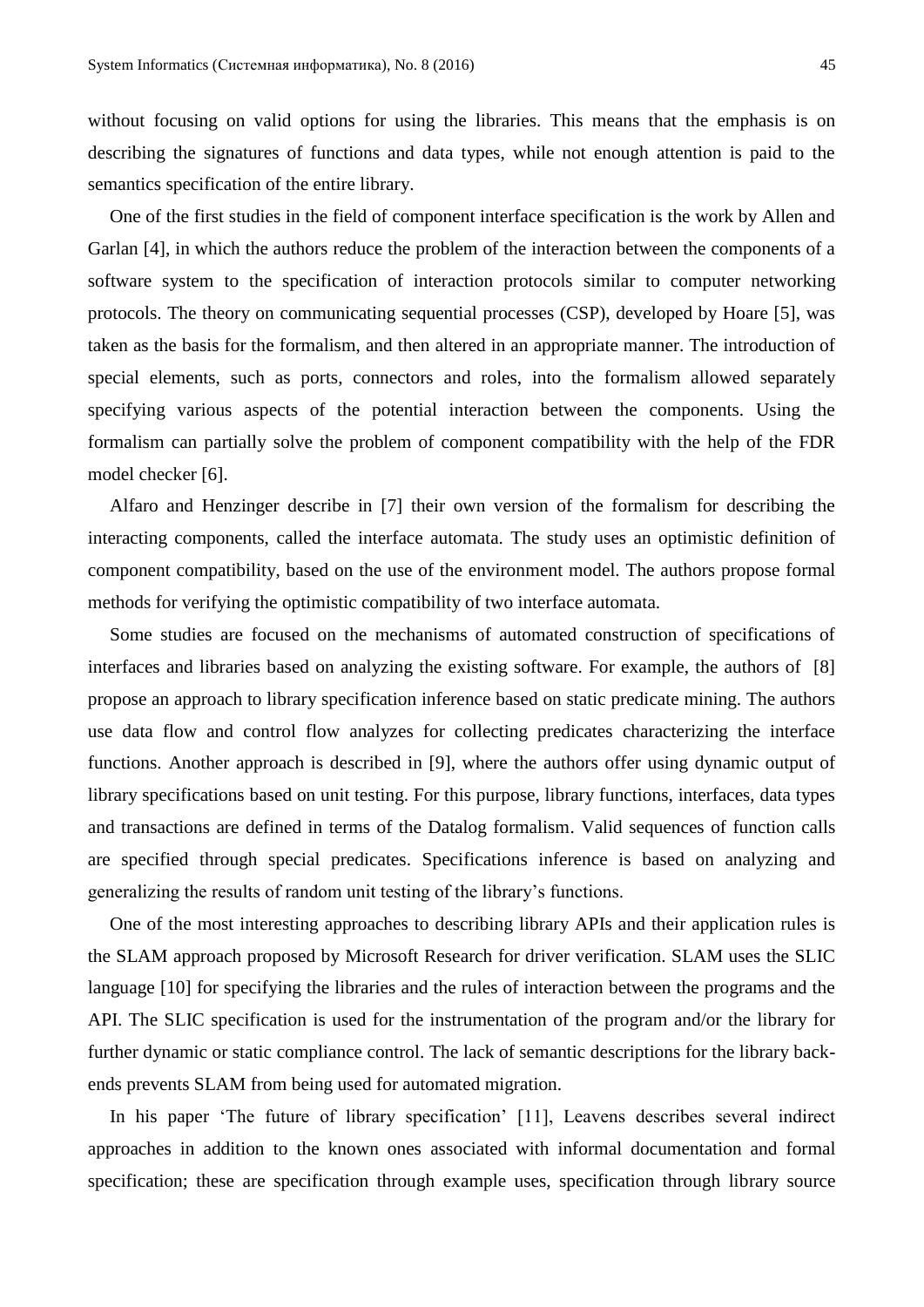codes and specification through unit tests. The main conclusion reached by the author is that library specification must combine all of these approaches.

In our previous studies [12, 13], we also proposed a formalism for library specification and a language supporting the description of such specifications. However, the options for using the libraries (i.e., the behavior) are described implicitly within this approach, and the language does not allow defining function contracts and the influence of the functions on the environment to the full extent.

Thus, at present, there is no universal approach to library specification that would allow to:

- describe the external interface of the library in detail;
- define the potential protocols for using the library;
- specify the side effects of the library, i.e., its influence on the environment;
- explicitly introduce semantic descriptions of library behavior.

# **3. Library Organization Specifics**

The specifics of using libraries is that a library is not just a purely functional object; it can possess an internal state and various side effects that significantly affect the opportunities for calling individual functions.

Let us introduce a classification of function libraries in terms of their internal state.

- 1. Libraries without an internal state
- 2. Libraries with the internal state of the library
- 3. Library with the internal state of the object created
- 4. Combined libraries

The first class comprises libraries containing pure functions without side effects. These include, for example, libraries of the mathematical functions of the standard C language library (math.h).

The second class includes libraries that preserve their state, that is to say, the behavior of individual functions depends on the state of the library. An example of such a library is the part of the stdlib library providing random number generation. Calling srand() sets the initial value of the generator, while rand() returns the next random number in the sequence constructed on the basis of the initial value.

The third class consists of libraries that preserve context within an object created by the library's functions. Such an object may be, for example, a newly created socket or a file descriptor. In the first case, the context contains the parameters of the socket (IP-addresses, port numbers, state),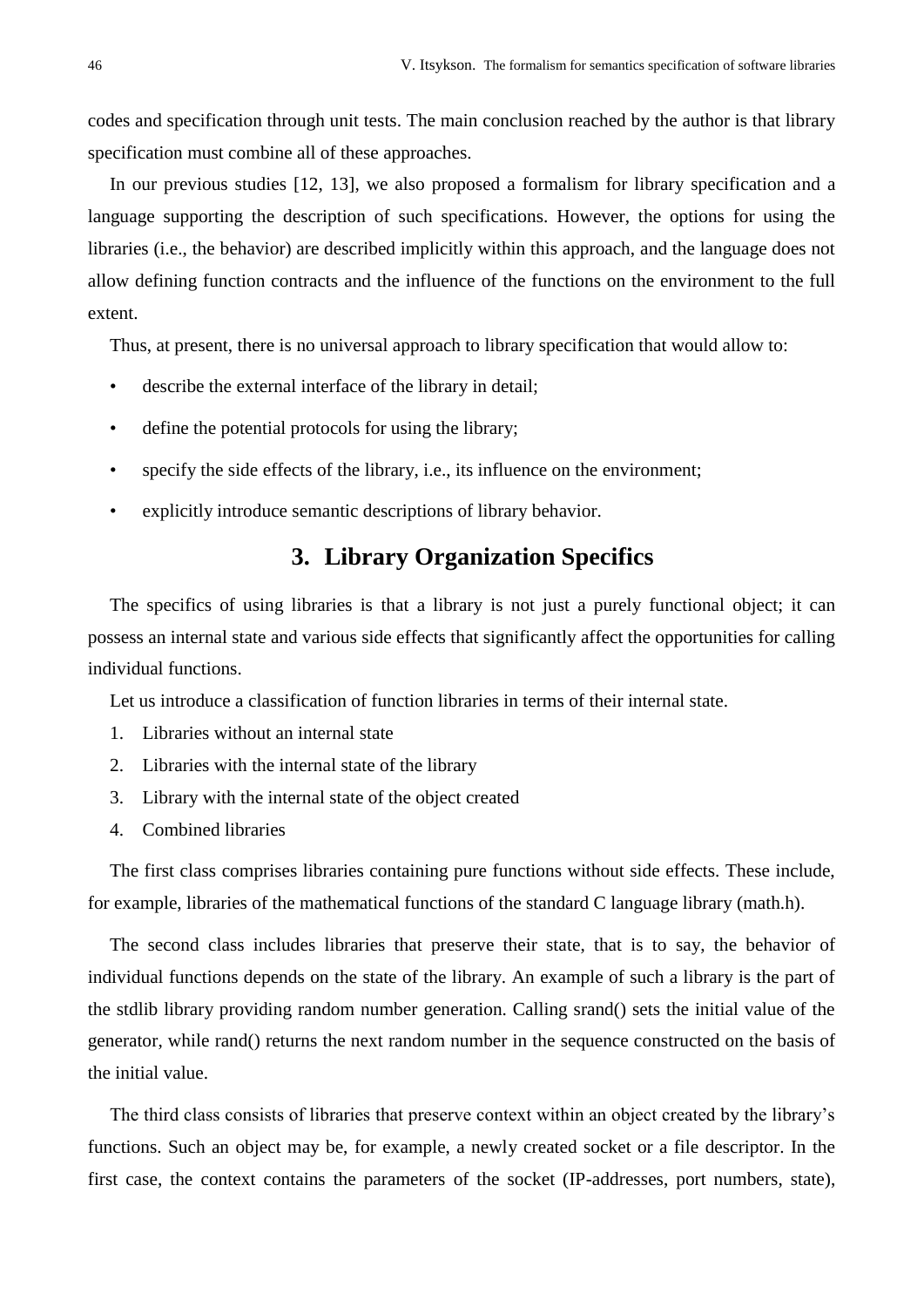while in the second case, the context contains the file parameters, the opening mode and the next read data pointer.

The fourth class is the most general, containing libraries that combine the features of the second and the third classes.

# **4. Formal Specification of Libraries**

A full formal specification of libraries should describe:

- a signature of all functions making up the library;
- a contract for each library function (preconditions, postconditions, the influence on the environment, etc);
- a behavioral model of the library taking into account all possible options for using the library's functions and specifying, in particular, the behavior of the library in case of invalid use;

Based on the above, let us define the full specification of libraries as  $\langle F, L \rangle$ , where

- $F = {F_i}$  is the set of library functions;
- L is the behavioral description of the library.

An individual library function, Fi, is defined as <Name, Arg, Res, Pre, Post, A, CondA, D,

#### CondD>, where

1

- Name is the name of the function:
- Arg is the set of the formal arguments of the function;
- Res is the result of the function:
- Pre are the preconditions of the function expressed by the formula in the first-order logic of the arguments Arg and Res;
- Post are the postconditions of the function expressed by the formula in the first-order logic of the arguments Arg and Res;
- A is the set of semantic actions<sup>2</sup> performed by the function;
- CondA is the set of conditions for semantic actions to be performed. An action Ai is performed during the execution of a function if the expression CondA<sup>i</sup> is true.
- D is the set of launched child state machines;
- CondD is the set of launch conditions for child state machines. A machine Di is launched during the execution of a function if the expression  $Cond<sub>i</sub>$  is true.

 $2^{2}$  Semantic actions are an abstraction for describing significant behavioral elements [16]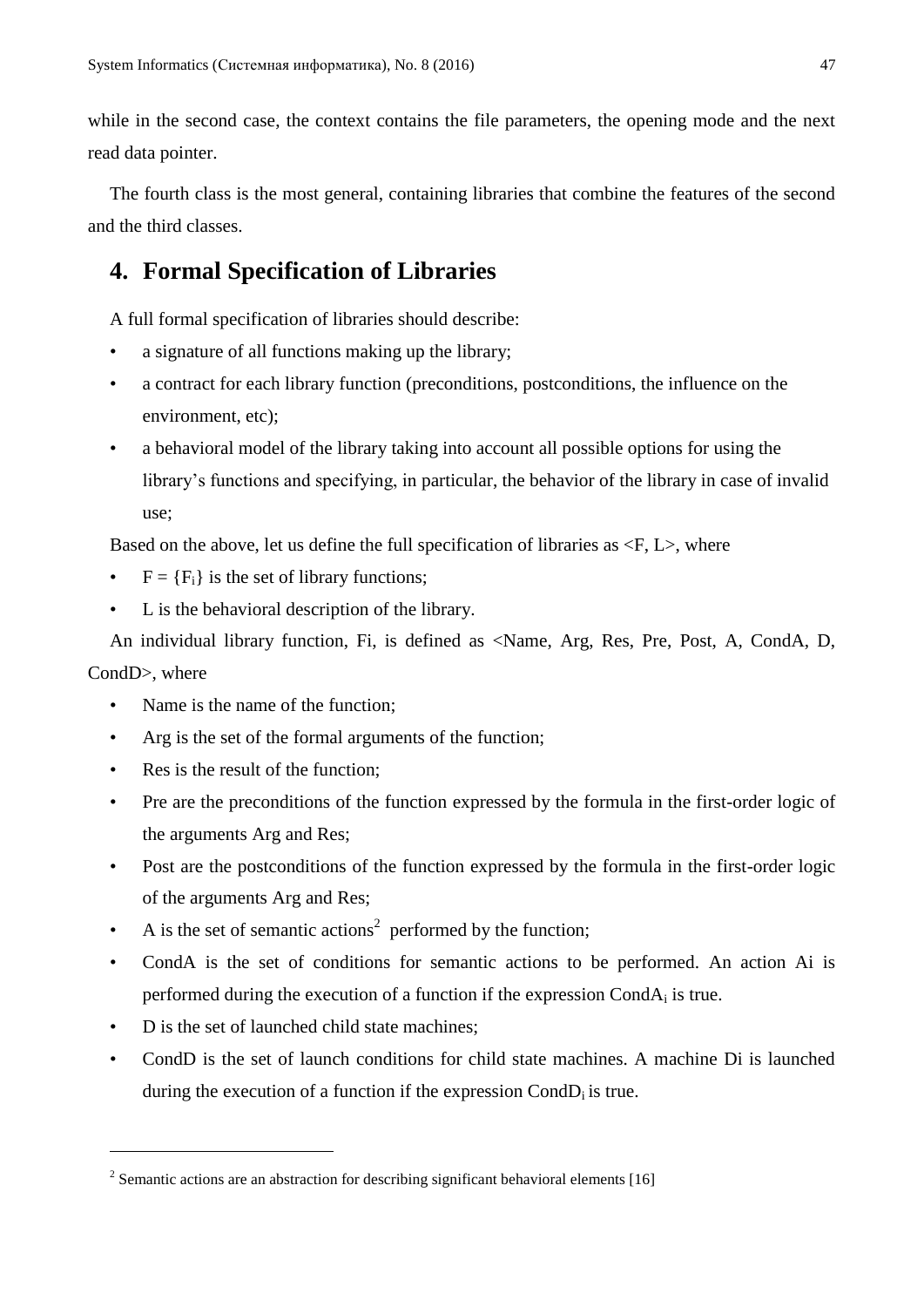Let us represent the behavioral description of the library by a of set of parameterized extended finite-state machines (EFSM):  $L = \{L, S1(q, P), ..., Sn(q, P) \}$ , where

- L is the main extended finite-state machine describing the behavior of the entire library;
- Si is an  $i<sup>th</sup>$  child EFSM launched if certain conditions are fulfilled:
- the parameter q is the initial state of the child finite-state machine;
- P is the optional parameter of the child finite-state machine

The state of the main state machine corresponds to the state of the library, and the state of the child ones corresponds to the state of the objects created. The stimuli forcing the machine to pass from one state to another are the calls of library's API functions.

An individual machine is defined as a modified EFSM < $Q$ ,  $Q_0$ , X, V, C, T >, where

- Q is the set of control states of the machine (the states of the library objects);
- $Q<sub>0</sub>$  is the non-empty set of initial states of the machine. Several initial states can exist for child state machines, since initial conditions may be different when an instance of the machine is created;
- X is the set of finish states. Child machines are destroyed after reaching these states;
- V is the set of internal variables of the machine;
- C is the set of function calls acting as stimuli, C<sub>i</sub> is the call of an i<sup>th</sup> function;  $C_i \in F$ ;
- $C_i^A$  is the set of semantic actions initiated by the function launch when  $C_i^{CondA}$  is true;
- $C_i^D$  is the set of child state machines launched by the function when that  $C_i^{CondD}$  is true;
- T is the transition relation.

Due to limitations of space, the formalism is presented without going into too much detail. Such issues as the specification of invalid behavior, the default actions, the data types, etc., have been left outside the scope of our investigation. These issues will be discussed in more depth in other studies.

Actually, from a developer's perspective, the behavioral description of libraries is better represented in graphical form rather than from the standpoint of set theory.

Fig. 1 shows an example of graphically describing the client side of the TCP-socket library. The solid line indicates the transitions of the machine, and the dashed line indicates the launches of the child machines; the finish states are highlighted in red. The machine "L" describes the overall behavior of the bsd-socket library, which, in contrast to WinSock, does not require initialization. A side effect of calling socket() is the creation of a new machine "P", corresponding to the newly created socket, with its own life cycle. It should be noted that several machines can be created, differing only in the launch parameter of the child machine (an element corresponding to calling socket()).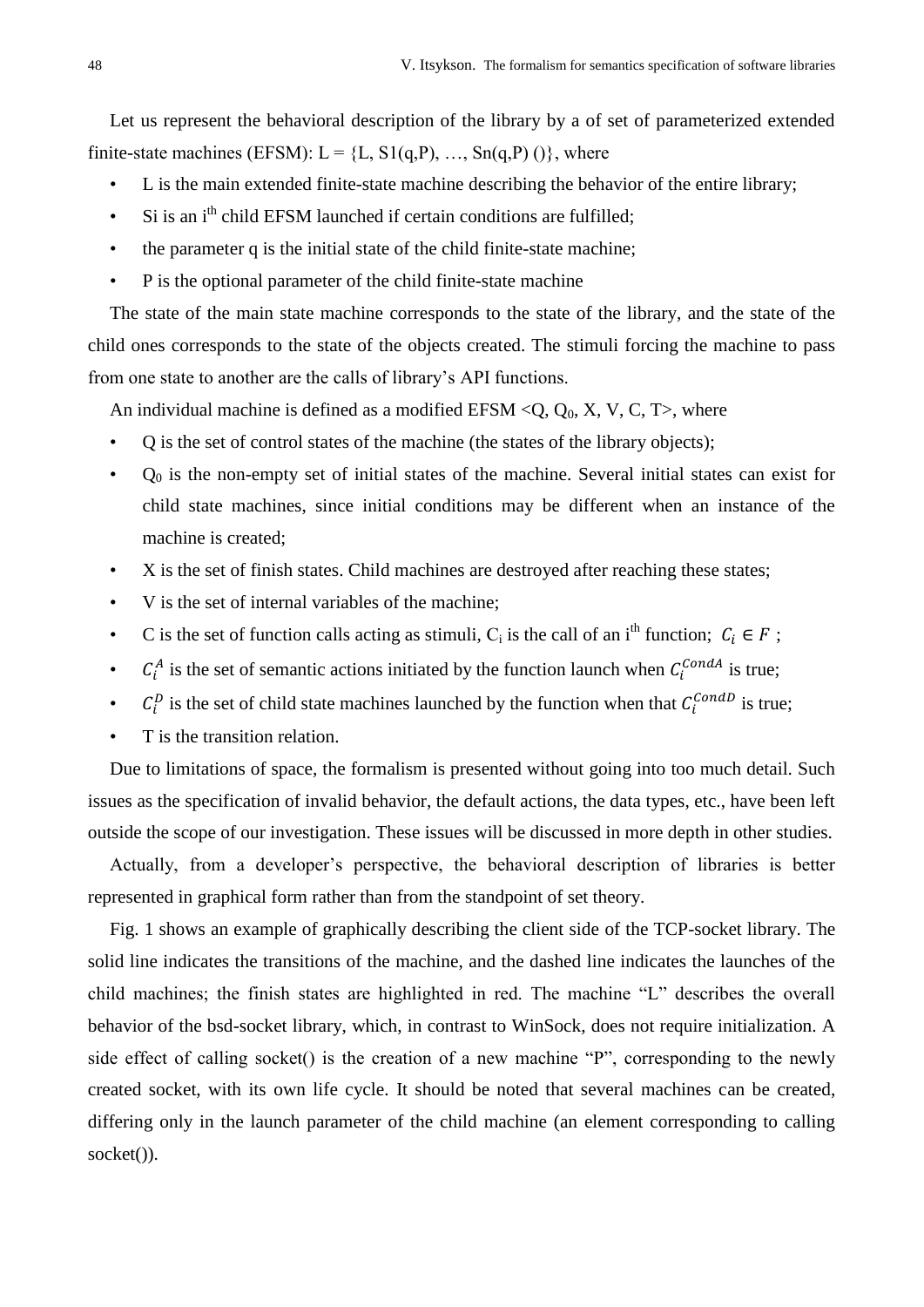Fig. 2 presents a more complex example, showing a graphic model of the server side of the TCP protocol of the bsd-socket library. In addition to the top-level machine corresponding to the library ("L"), the figure shows two families of machines: the first ("P") encapsulates the properties of the listening sockets, and the second one ("S") those of the server sockets created.

Both examples demonstrate only the behavioral description of libraries, without specifying a set of functions.



Рис. 1. An example of a simple machine corresponding to the client side of the TCP protocol of the bsd-socket library



Рис. 2. 2. Example of a machine describing the server side of the TCP protocol of the bsd-socket library

Obviously, a library developer requires convenient tools for defining the formalisms introduced. We propose using special language for describing the sets of library functions, and an objectoriented graphical editor for the behavioral description of the library.

# **5. Prospects of Using the Developed Formalism**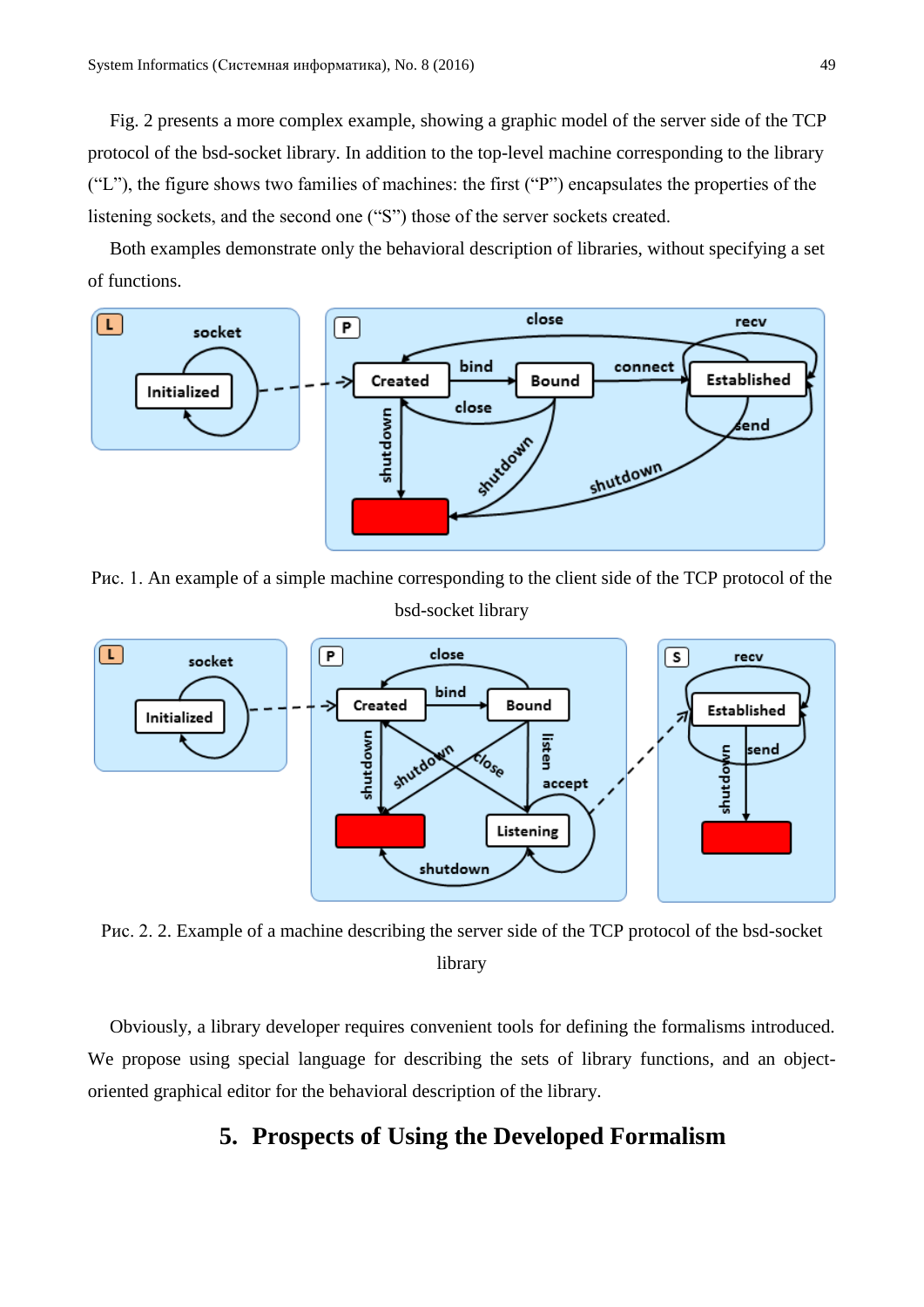### **5.1 Constructing Specifications**

Formal specifications could be constructed in one of two ways: with the help of library designers and of developer communities.

In the first case, the library specification is created by its developer. A language for describing library specifications (similar to the previously developed PanLang language [13]) is formed for this purpose; all the properties of the library expressed by the formalism developed can be defined by means of that language.

In the second case, the extraction methods will be based on exploiting the international programming experience (Empirical Software Engineering), with the structural and the behavioral components of the specifications stemming from the analysis of software repositories (Mining Software Repositories). In this case, only a skeleton of the specification is formed, with the remaining part to be refined manually.

The language for describing specifications corresponding to the formalism presented, and the methods for analyzing software repositories with the purpose of obtaining specification skeletons are currently being developed by the author's research team; describing them is beyond the scope of this paper.

#### **5.2 Using Formal Library Specifications**

The formalism developed and described in this paper can be used in the future for solving a wide range of research and engineering problems, including automated defect detection in complex multi-component software projects, automated porting of applications to new libraries and automated generation of software documentation.

Library specifications are used as part of the solution for the problem of detecting software defects with the purpose of reducing the dimension of the detection problem. This is achieved by approximating the behavior of libraries and library functions by integrated visible behavior set in the specification. In this case, the library function is replaced by a system of predicates based on contracts and error states defined in the specification. This approach is used for the BMC analyzer Borealis, developed in the Program Analysis and Verification Laboratory of the Peter the Great St. Petersburg Polytechnic University [14]. A similar approach is used for the Aegis tool based on abstract interpretation, being developed in the same laboratory [15].

The task of automated migration of software to new libraries requires not only the external specification of the library's behavior, but also a partial description of the internal semantics of the library. A semantic domain of the library is built based on the description of the internal semantics,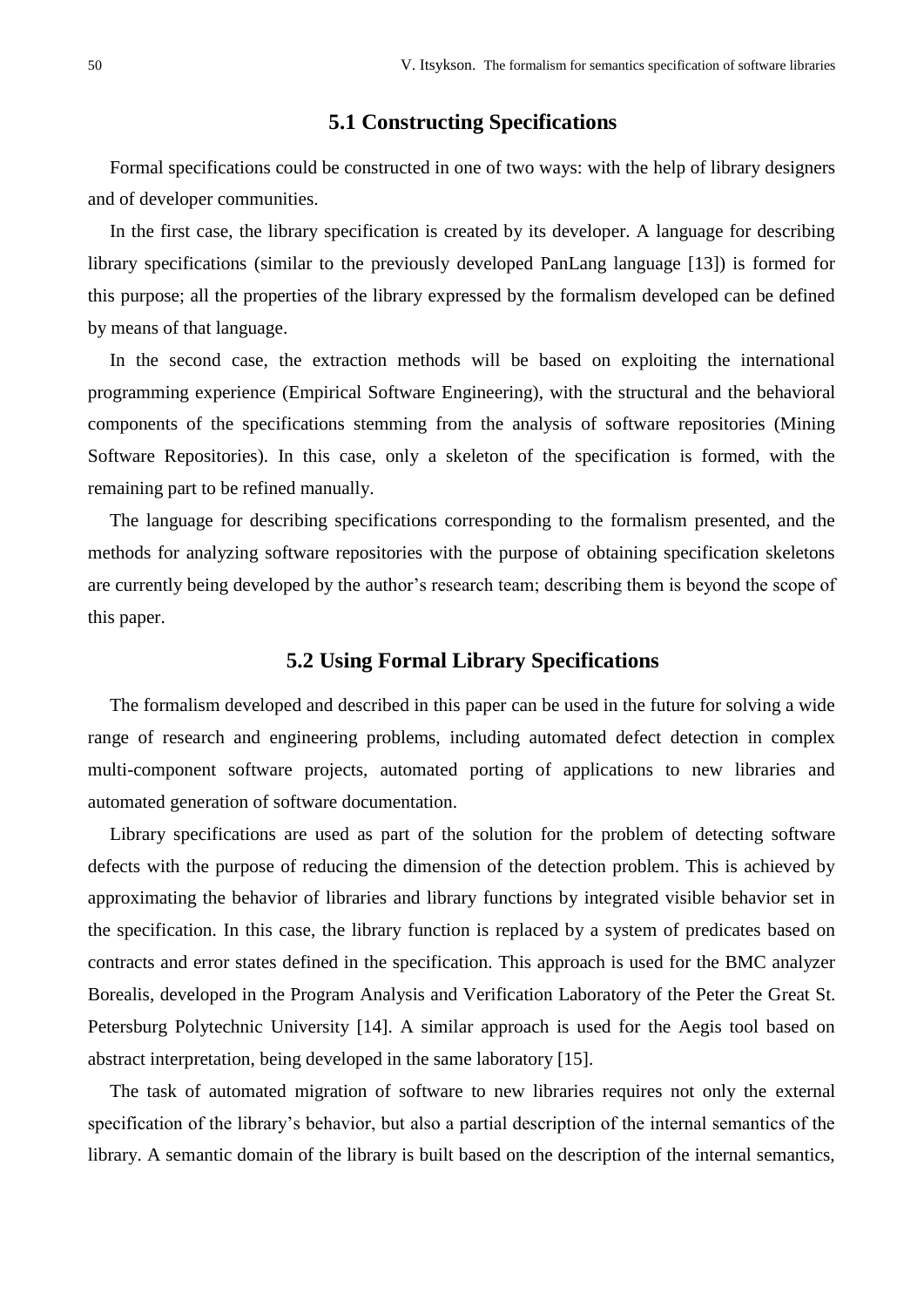and can be then used for checking library compatibility and automatically constructing the migration procedure. [16]

# **6. Conclusion**

The study presented the results on creating formalism for software library specification. The formalism was built taking into account the entire range of problems that could be solved through it. The main idea was in using the same formal specification as a basis for several methods of software engineering: detection of software defects, automated software migration and software documentation generation. Due to limited space, the formalism was presented without going into details.

A direction for the future research is developing language support for the proposed formalism and implementing converters of language descriptions for the existing tools of error detection and software migration.

# **References**

- 1. D. Lamb. IDL: sharing intermediate representations. ACM Trans. Program. Lang. Syst. 9, 3 (July 1987), 297-318. DOI=http://dx.doi.org/10.1145/24039.24040
- 2. https://msdn.microsoft.com/en-us/library/aa367091
- 3. http://www.omg.org/gettingstarted/omg\_idl.htm
- 4. R. Allen and D. Garlan. Formalizing architectural connection. In Proceedings of the 16th international conference on Software engineering (ICSE '94). IEEE Computer Society Press, Los Alamitos, CA, USA, 71-80.
- 5. Хоар Ч. Взаимодействующие последовательные процессы. М.: Мир, 1989. 264 с.
- 6. A.W. Roscoe, Modelling and verifying key-exchange protocols using CSP and FDR, Proceedings of 1995 IEEE Computer Security Foundations Workshop, IEEE Computer Society Press, 1995.
- 7. L. de Alfaro and T. Henzinger. Interface automata. In Proceedings of the 8th European software engineering conference held jointly with 9th ACM SIGSOFT international symposium on Foundations of software engineering (ESEC/FSE-9). ACM, New York, NY, USA, 2001, 109-120. DOI=http://dx.doi.org/10.1145/503209.503226
- 8. M. Ramanathan, A. Grama, and S. Jagannathan. Static specification inference using predicate mining. In Proceedings of the 28th ACM SIGPLAN Conference on Programming Language Design and Implementation (PLDI '07). ACM, New York, NY, USA, 123-134. DOI=http://dx.doi.org/10.1145/1250734.1250749
- 9. S. Sankaranarayanan, F. Ivančić, and A. Gupta. Mining library specifications using inductive logic programming. In Proceedings of the 30th international conference on Software engineering (ICSE '08). ACM, New York, NY, USA, 131-140. DOI=http://dx.doi.org/10.1145/1368088.1368107